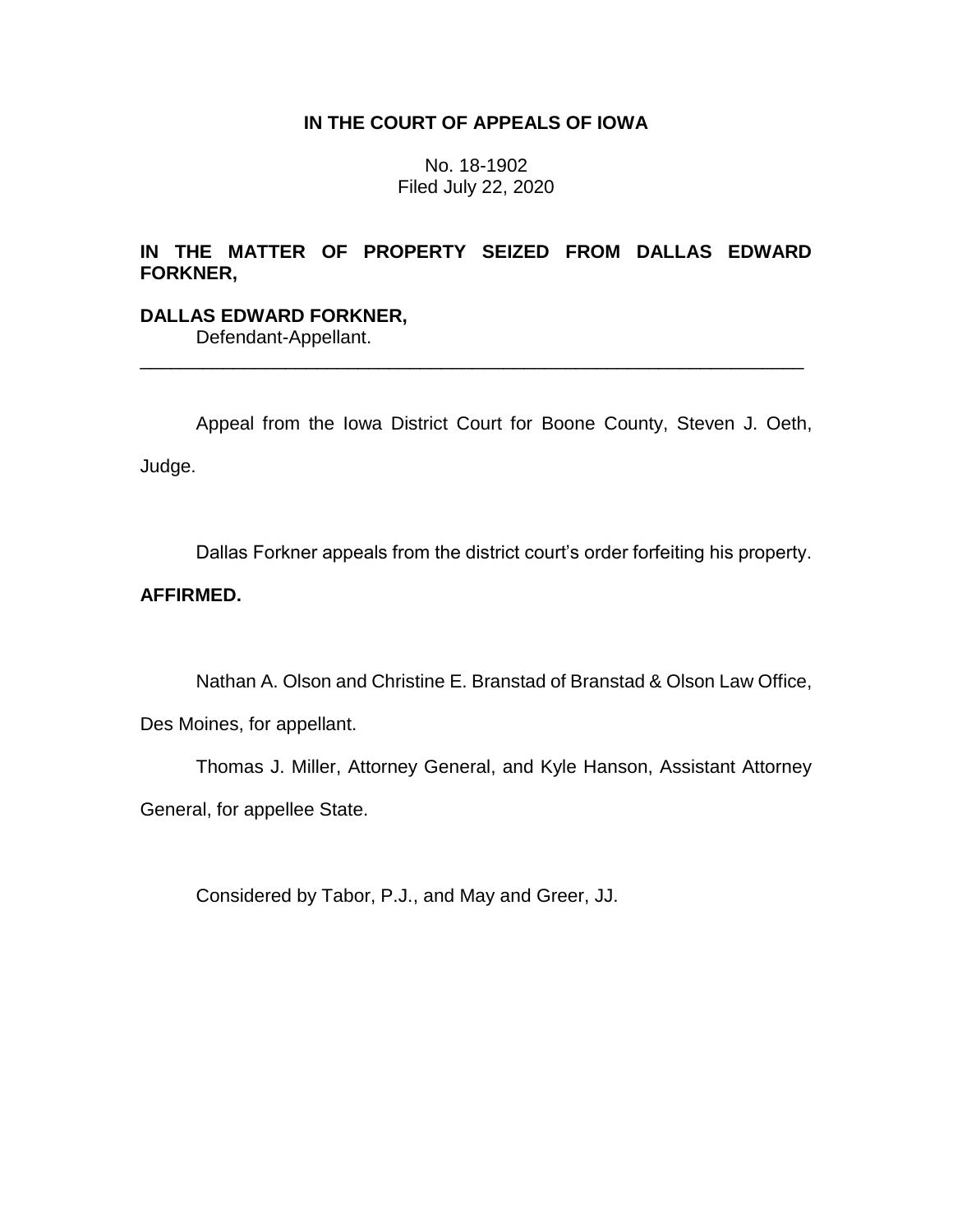**MAY, Judge.**

Dallas Forkner appeals an in rem forfeiture order for cash found during a search of his home. On appeal, he raises multiple arguments relating to the denial of his motion to suppress and the district court's forfeiture determination. We affirm.

## **I. Background Facts and Proceedings**

In August 2016, Forkner was involved in a traffic stop that ended with his arrest. During a search of the car, police found over \$3100, two glass pipes used for methamphetamine consumption, unused packaging for narcotics, a stun gun, and a cell phone.

The Boone Police Department began investigating Forkner and his drugrelated activities. Police obtained a search warrant for the cell phone. A search of the phone revealed "multiple conversations involving multiple persons that appeared consistent with narcotics trafficking."

In September, police executed a search warrant at Forkner's home. During the search, police recovered over \$6000, methamphetamine, more narcotics packaging, scales with drug residue, and a stolen firearm.

In June 2017, police witnessed an encounter between Forkner and a suspected drug-distribution associate. Shortly after the encounter, police stopped a vehicle driven by the associate—Forkner was a passenger—and arrested the associate for driving offenses. Police found a pipe, methamphetamine residue, and methamphetamine packages in the vehicle.

Then in July, police performed a "trash rip" at Forkner's home. They collected a glass pipe from Forkner's trash.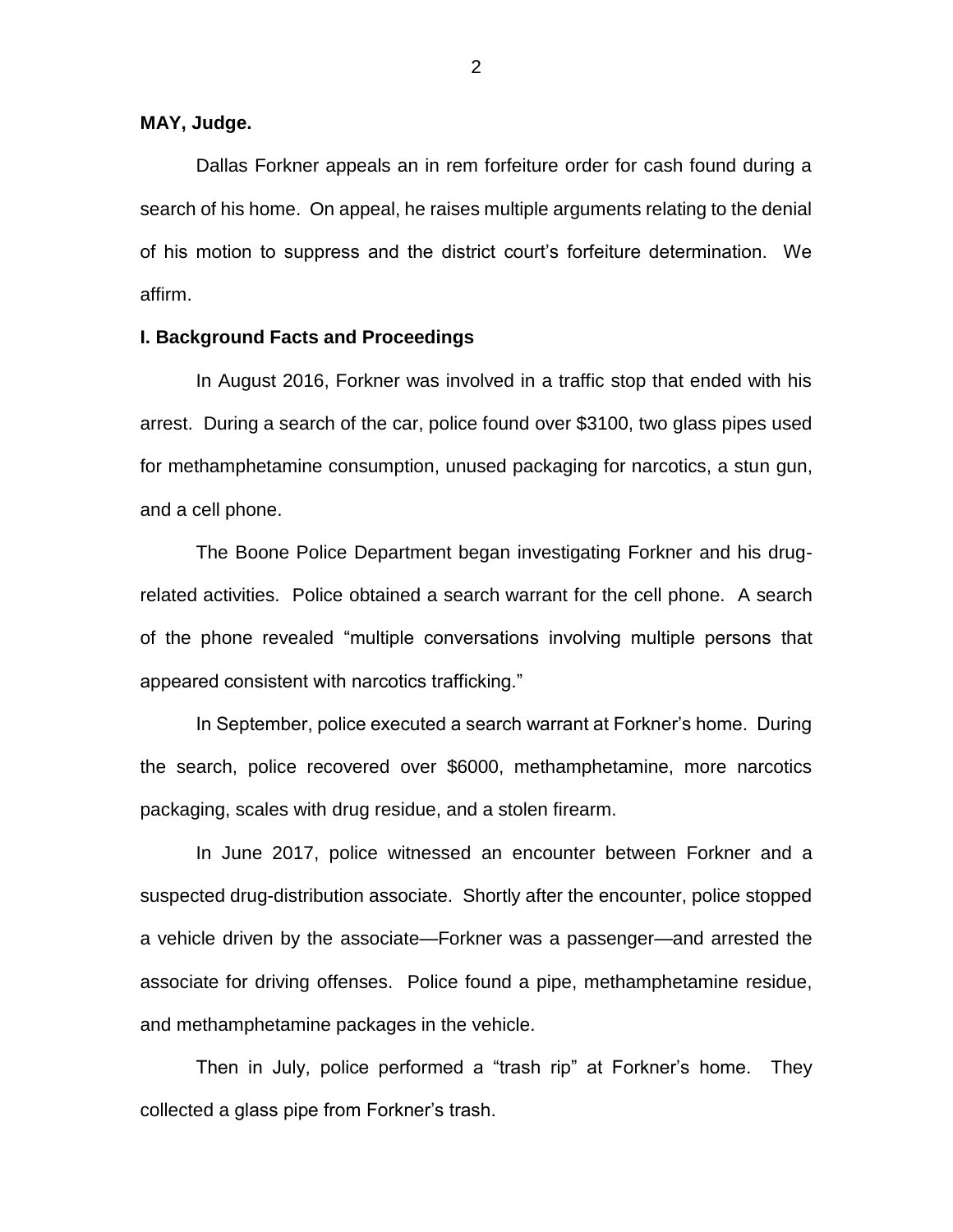Citing these prior incidents, police applied for and obtained another search warrant for Forkner's home. Police executed the warrant the same day as the trash rip. Police found a pound of marijuana and about \$45,000 in a closet. And police recovered a scale, methamphetamine, packaging for narcotics, and more cash from other areas of the home.

In August, the State filed an in rem forfeiture complaint seeking \$45,900.<sup>1</sup> *See* Iowa Code § 809A.13 (2017). Forkner filed a motion to suppress, arguing the search was unconstitutional and therefore the State could not rely on the evidence seized. The district court denied the motion. In September 2018, a forfeiture hearing was held. The district court later entered an order forfeiting the money. Forkner appeals.

#### **II. Standards of Review**

 $\overline{a}$ 

We review the denial of a motion to suppress de novo. *In re Pardee*, 872 N.W.2d 384, 390 (Iowa 2015). "In our review, we must make 'an independent evaluation of the totality of the circumstances as shown by the entire record.'" *Id.*  (quoting *State v. Tyler*, 867 N.W.2d 136, 152 (Iowa 2015)). "We give deference to the district court's fact findings due to its opportunity to assess the credibility of witnesses, but we are not bound by those findings." *Id.* (quoting *Tyler*, 867 N.W.2d at 152).

We review forfeiture proceedings for correction of errors at law. *In re Prop. Seized from Chiodo*, 555 N.W.2d 412, 414 (Iowa 1996). "The evidence is examined in the light most favorable to the district court's judgment, and its findings

<sup>&</sup>lt;sup>1</sup> In November 2017, Forkner pled guilty to possession with intent to deliver methamphetamine in two separate cases.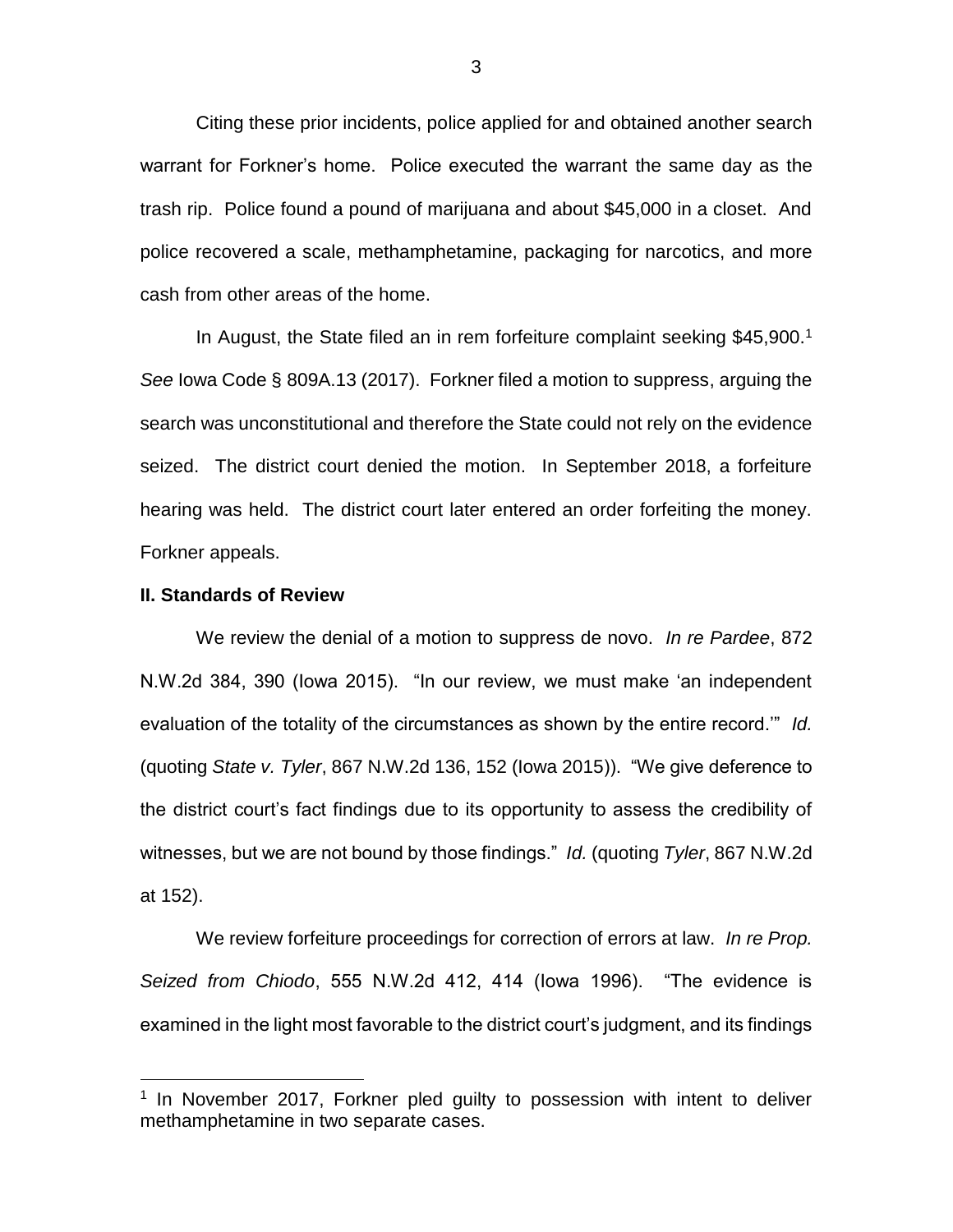are construed liberally to support the judgment; however, the findings are only binding if we determine they are supported by substantial evidence." *In re Prop. Seized from Thao*, No. 14-1936, 2016 WL 1130280, at \*4 (Iowa Ct. App. Mar. 23, 2016).

## **III. Motion to Suppress**

Forkner contends the district court erred in denying his motion to suppress for three reasons: (1) the information in the warrant application was stale, (2) the police failed to include necessary information in the application, and (3) probable cause did not support the warrant. We address each claim below.

#### **A. Staleness**

Forkner argues "[t]he warrant application was replete with stale information on which a judge may not rely for a probable cause determination." He points out that the information dates back almost a year before the application was filed. And probable cause diminishes quickly when narcotics are at issue. But the State contends "Forkner's ongoing connection with illegal drugs up to the day of the search warrant" eliminates any concern of staleness.

"Because probable cause requires a reasonable belief that evidence of a crime will be found on the premises to be searched, it is important the information upon which this belief is based be current and not remote in time." *State v. Gogg*, 561 N.W.2d 360, 367 (Iowa 1997). But "[t]he passage of time alone is not determinative; whether information is stale depends on the circumstances of the case." *Id.*; *accord State v. Bean*, 239 N.W.2d 556, 559 (Iowa 1976) ("A claim of staleness of facts precluding issuance of the warrant is not to be determined by a mere computation of the number of elapsed days."). "Where an isolated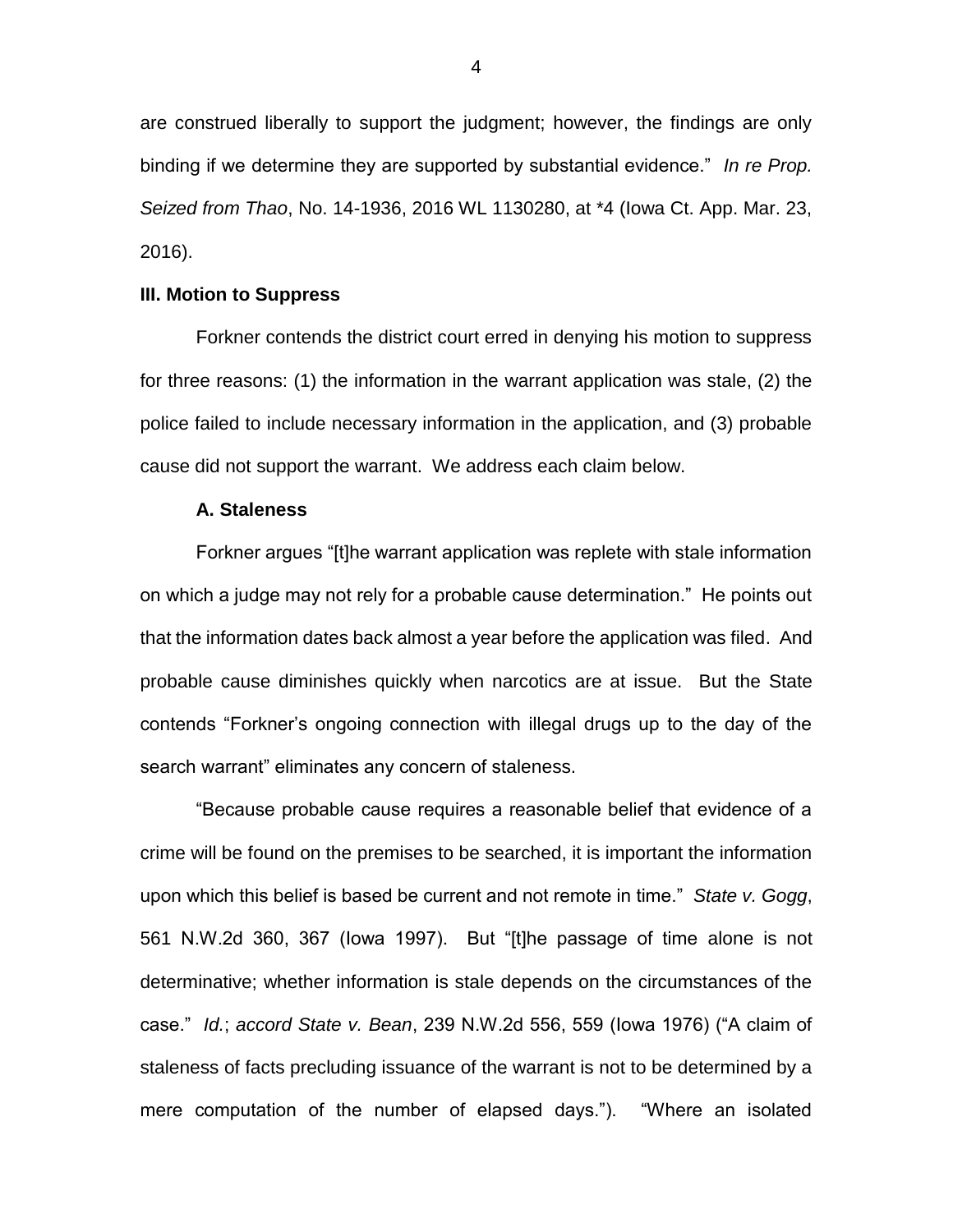observance of a drug offense is involved, 'probable cause diminishes quickly,' due in large part to the fact that drugs are 'readily consumable or transferable.'" *State v. Strough*, No. 10-1544, 2011 WL 4578406, at \*3 (Iowa Ct. App. Oct. 5, 2011) (quoting *Gogg*, 561 N.W.2d at 367). "By contrast, where information concerning ongoing drug-related activities is presented to a magistrate, 'the passage of time is less problematic because it is more likely that these activities will continue for some time into the future.'" *Id.* (quoting *Gogg*, 561 N.W.2d at 367).

The July 2017 warrant application detailed an investigation of Forkner that began "[i]n August and September of 2016." It discussed various events including the August 2016 traffic stop, the September 2016 search of Forkner's home, the June 2017 traffic stop, and the July 2017 trash pull. During each of these events, police recovered evidence indicating involvement with drugs and, in most cases, drug distribution. At the August 2016 traffic stop, police found over \$3000, two glass pipes used for methamphetamine, and packaging materials for narcotics. A cellphone was also confiscated, and, after a search warrant was acquired, police discovered multiple conversations consistent with narcotics trafficking. Then, at the September 2016 search of Forkner's home, police found more money, methamphetamine, packaging, and scales. In June 2017, police pulled over Forkner and a suspected associate. Police found packaging materials, paraphernalia, and methamphetamine in the vehicle. And the trash rip in July 2017 recovered a methamphetamine pipe.

Because the affidavit showed Forkner was involved in ongoing drug-related activities rather than one isolated incident, we do not believe the passage of time is problematic. *See id.* So we determine staleness was not an issue here.

5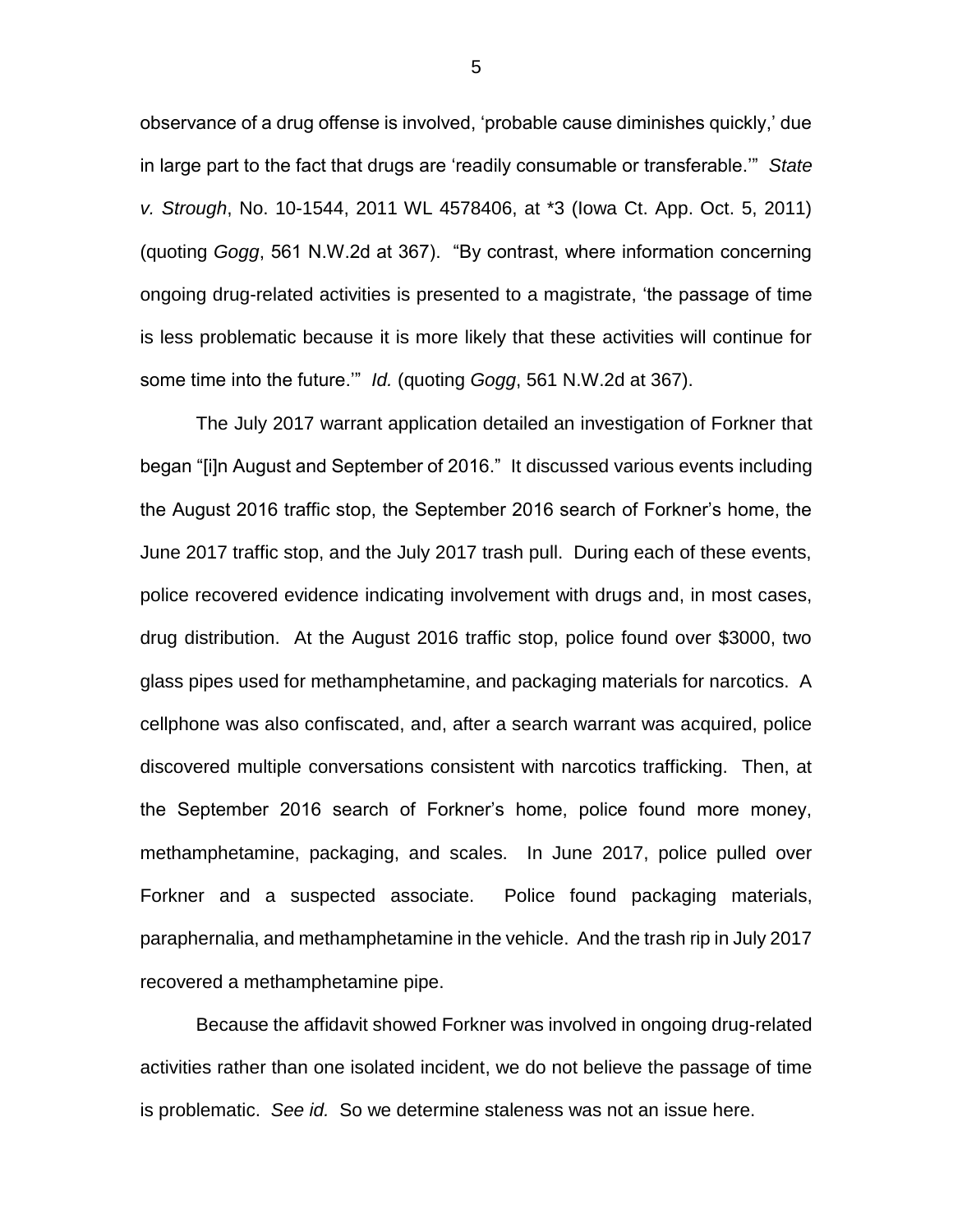## **B. Necessary Information**

Forkner next contends police "intentionally omitted" that the large sum of cash was from casino winnings from the warrant application. Such omission, Forkner argues, misled the magistrate when evaluating probable cause. The State contends the district court correctly found the money was immaterial to the probable cause determination.

"[A]n officer applying for a search warrant 'is not required to present all inculpatory and exculpatory evidence to the magistrate,' only that evidence which would support a finding of probable cause." *State v. Green*, 540 N.W.2d 649, 657 (Iowa 1995) (citation omitted). "An omission of a material fact constitutes a misrepresentation only when the omitted facts cast doubt on the existence of probable cause." *State v. Ramon*, No. 08-0151, 2009 WL 139541, at \*2 (Iowa Ct. App. Jan. 22, 2009). The warrant application includes one sentence referencing the large sum of money. The applying officer indicated that: "I have been informed that Forkner recently showed employees of the Iowa Department of Human Resources and Iowa Department of Corrections a large sum of US currency." But the application also includes three pages of information detailing the police's investigation of Forkner—including that police discovered illegal substances, paraphernalia, and packaging as well as evidence of Forkner's communication with "persons known to sell and/or use illegal controlled substances." The fact that Forkner won the "large sum of US currency" from a casino does not "cast doubt on the existence of probable cause." *See id.*

6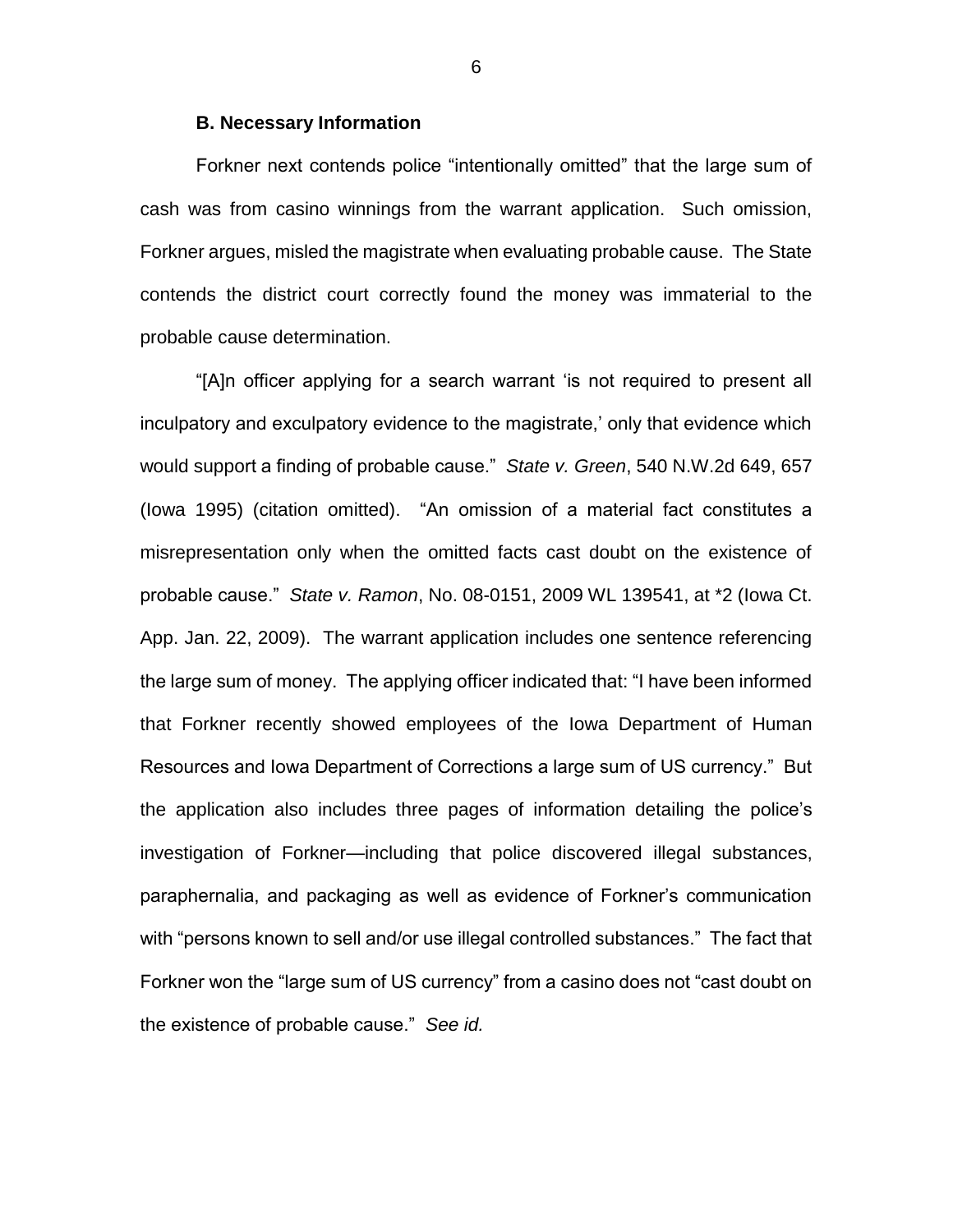### **C. Probable Cause**

Next, Forkner asserts there was no probable cause sufficient to support the issued warrant. He contends (1) there was "no actual showing any criminal activity occurred" at his home, (2) suspicion of a simple misdemeanor does not warrant the violation of the protections afforded to private residences, and (3) the "sheer breadth" of the warrant "effectively transforms the issued warrant into a general warrant that is prohibited under the Fourth Amendment and [a]rticle I, section 8 of the Iowa Constitution."

"A search warrant must be supported by probable cause." *State v. Baker*, 925 N.W.2d 602, 613 (Iowa 2019) (citing Iowa Const. art. I, § 8). "We use the totality-of-the-circumstances standard to determine whether officers established probable cause for issuance of a search warrant." *Id.* "The test for probable cause is 'whether a person of reasonable prudence would believe a crime was committed on the premises to be searched or evidence of a crime could be located there.'" *Id.* (quoting *Gogg*, 561 N.W.2d at 363). On appeal, "[w]e do not attempt to independently determine probable cause but rather 'merely decide whether the issuing judge had a substantial basis for concluding probable cause existed.'" *State v. Shanahan*, 712 N.W.2d 121, 132 (Iowa 2006) (quoting *Gogg*, 561 N.W.2d at 363). "Our determination of a substantial basis is 'limited to consideration of only that information, reduced to writing, which was actually presented to the [judge] at the time the application for warrant was made.'" *Id.* (alteration in original) (quoting *Gogg*, 561 N.W.2d at 363). We also note that "the information needed for a finding of probable cause to support a search warrant is far less demanding than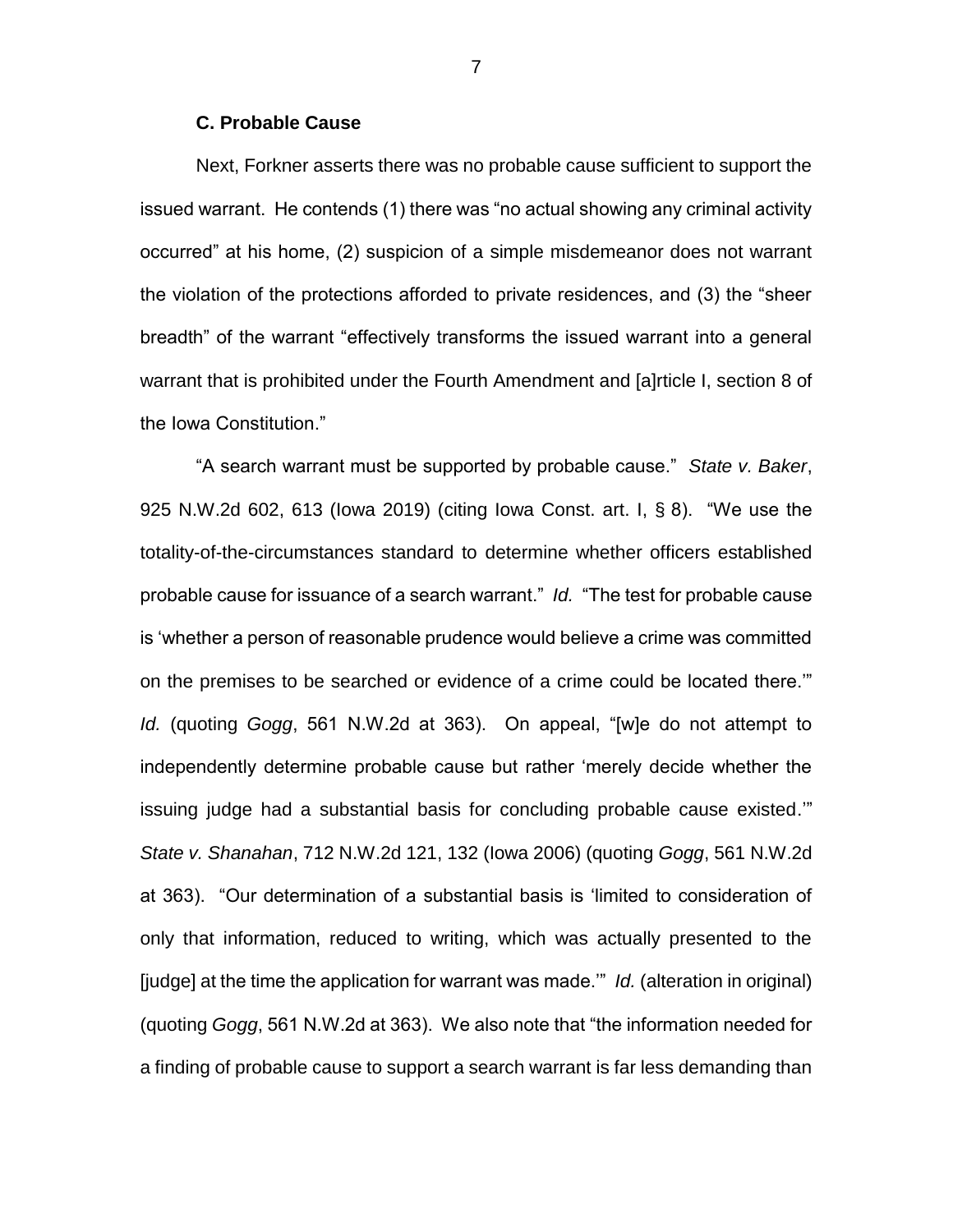the information necessary to sustain a conviction." *State v. Wells*, 629 N.W.2d

346, 355 (Iowa 2001).

When denying Forkner's motion to suppress, the district court stated:

The facts [in the warrant application] show an investigation into Forkner's drug use/dealing since August of 2016. Details were provided regarding: (1) a traffic stop; (2) a search of his house in September of 2016; (3) an encounter on June 4, 2017[,] with another individual where significant contraband was discovered; and (4) a trash pull on July 7, 2017, the day of the warrant application, which showed indications of drug use at the place to be searched. The facts of all of these incidents show Forkner being involved with significant drug use or dealing. In the court's view, these facts clearly show probable cause, and Forkner's motion must be overruled based on the argument that probable cause was lacking.

We agree.

Police had been investigating Forkner for almost a year. Throughout that year, police recovered drugs, distribution materials, or paraphernalia during multiple encounters with Forkner. All of this suggests he was involved in drugrelated activities. Moreover, "[i]t is reasonable to assume that persons involved with drug trafficking would keep evidence—drugs, weighing and measuring devices, packaging materials[,] and profits—at their residences." *State v. Godbersen*, 493 N.W.2d 852, 855 (Iowa 1992); *see also State v. Stephens*, No. 15-1117, 2016 WL 4036137, at \*5 (Iowa Ct. App. July 27, 2016) ("[B]ecause the observations indicated apparent drug-dealing behaviors, it was logical for officers to search Stephens's home and vehicles."). In fact, a prior search of Forkner's home in September 2016 revealed he kept drugs, packaging materials, weighing materials, and large amounts of cash at his home.

Considering these facts, it was reasonable to believe that Forkner would have relevant evidence in his home again. *See State v. Padavich*, 536 N.W.2d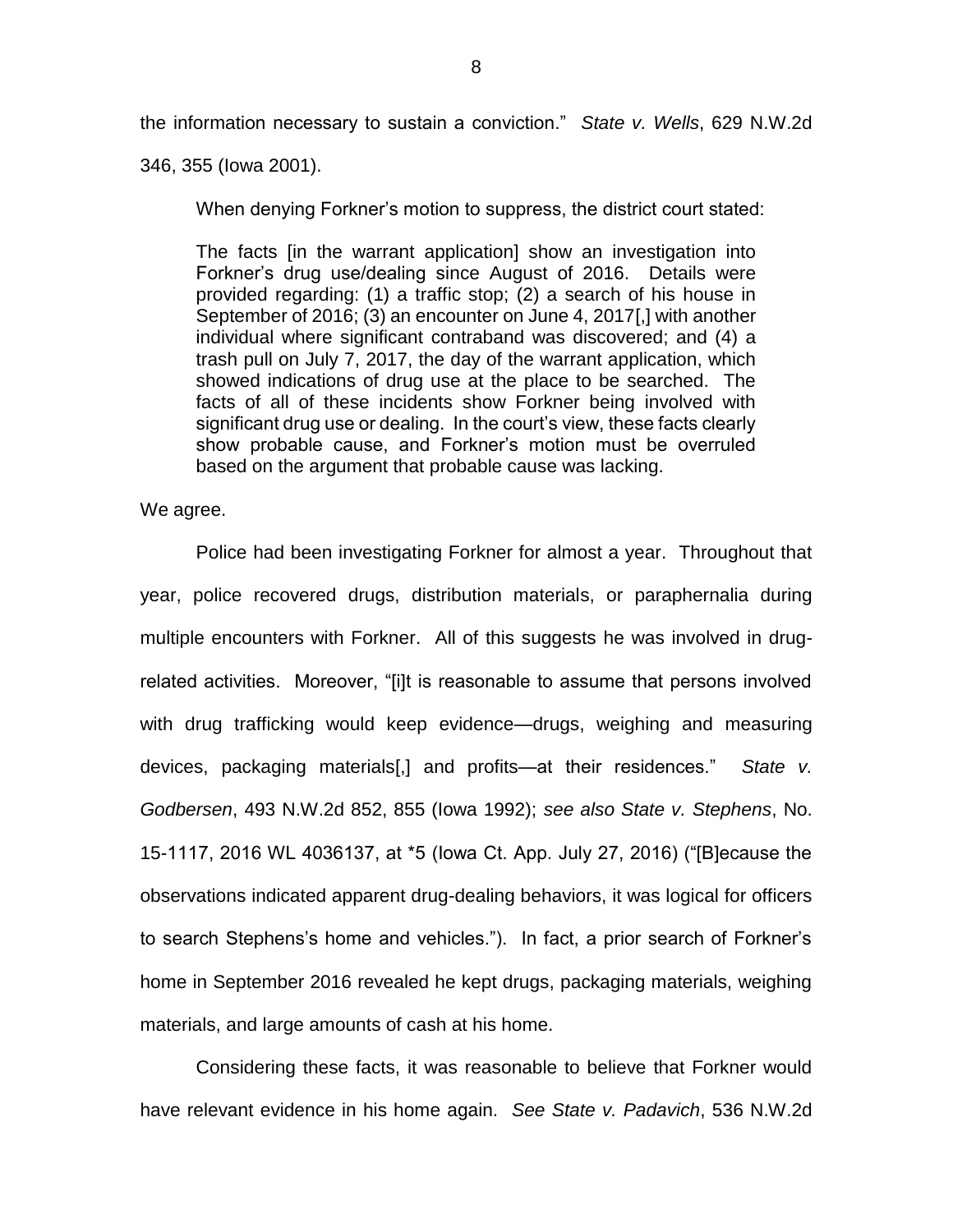743, 748 (Iowa 1995) (noting "the magistrate may consider a suspect's history of involvement in the drug trade" when determining probable cause); *cf. State v. Higgins*, No. 18-1863, 2020 WL 1551202, at \*4 (Iowa Ct. App. Apr. 1, 2020) (reversing the denial of a motion to suppress and noting a finding of probable cause "requires more than speculation by law enforcement that a person who associates with other drug users or dealers is probably dealing drugs himself"). Therefore, we conclude the district court had substantial basis for concluding probable cause existed. Moreover, the warrant issued described the places to be searched including Forkner's residence—with sufficient particularity. *See, e.g.*, *State v. Thomas*, 540 N.W.2d 658, 662 (Iowa 1995) (stating the particularity requirement "is not to mean that a hypertechnical, perfectly accurate description must be provided, rather, that the descriptions in the warrant and affidavits be 'sufficiently definite to enable the searcher to identify the persons, places[,] or things the magistrate has previously determined should be searched or seized'" (citation omitted)).

#### **IV. Forfeiture**

Finally, Forkner argues the district court erred in forfeiting his property for three reasons: "(1) the State is not entitled to a presumption the casino winnings are forfeitable; (2) forfeiture violates Iowa law and Forkner's constitutional rights; and (3) regardless of any presumption, the casino winnings do not meet the definition of property subject to forfeiture under the Iowa Code."

Civil forfeiture is "designed to fulfill such purposes as confiscating illegally acquired property, discouraging the commission of crimes, and preventing individuals from profiting from illegal activity." *Chiodo*, 555 N.W.2d at 417. "An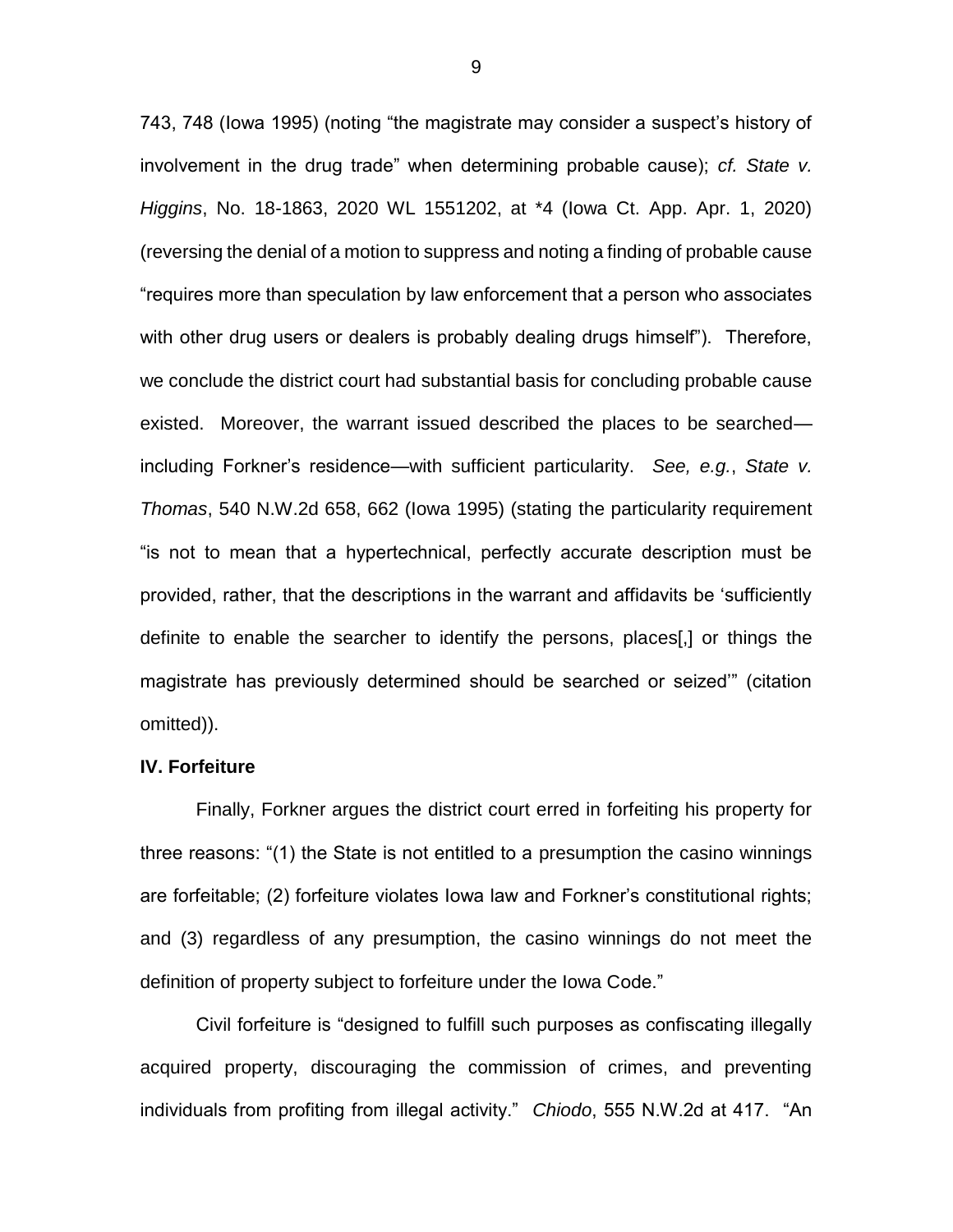order of forfeiture will not be reversed unless the evidence is utterly wanting to support the conclusion of the trial court." *In re Prop. Seized from Boughton*, No. 13-0327, 2014 WL 70300, at \*2 (Iowa Ct. App. Jan. 9, 2014) (quoting *Chiodo*, 555 N.W.2d at 414). At the forfeiture hearing, the State has "the burden of proving by clear and convincing evidence that the property is subject to forfeiture." Iowa Code § 809A.13(7). "If the [S]tate so proves the property is subject to forfeiture, the claimant may assert that the claimant has an interest in the property which is exempt from forfeiture under [chapter 809A]." *Id.*

We first address the presumption claim. Forkner argues the State is not entitled to a presumption under Iowa Code section 809A.12. But, as the State points out, the district court did not apply any presumption under section 809A.12. *Cf. United States v. Barrett*, Nos. 96-50275, 96-50478, 1997 WL 664969, at \*1 (9th Cir. Oct. 24, 1997) ("We need not rule on whether the statutory presumption in [21 U.S.C.] § 853(d) applies to forfeitures under [21 U.S.C.] § 853(a)(2) because the District Court did not base its decision on the statutory presumption."). Because the district court made no determination on this issue, we decline to address it on appeal. *See Meier v. Senecaut*, 641 N.W.2d 532, 537 (Iowa 2002) ("It is a fundamental doctrine of appellate review that issues must ordinarily be both raised and decided by the district court before we will decide them on appeal.").

Next, we turn to the constitutional claims. Forkner raises constitutional claims under equal protection, due process, and excessive fines. The State argues error was not preserved on Forkner's excessive fines argument. We agree. Because Forkner did not raise this issue below, we again decline to address it. *See id.*; *State v. Grady*, No. 19-0865, 2020 WL 1049833, at \*1 (Iowa Ct. App. Mar.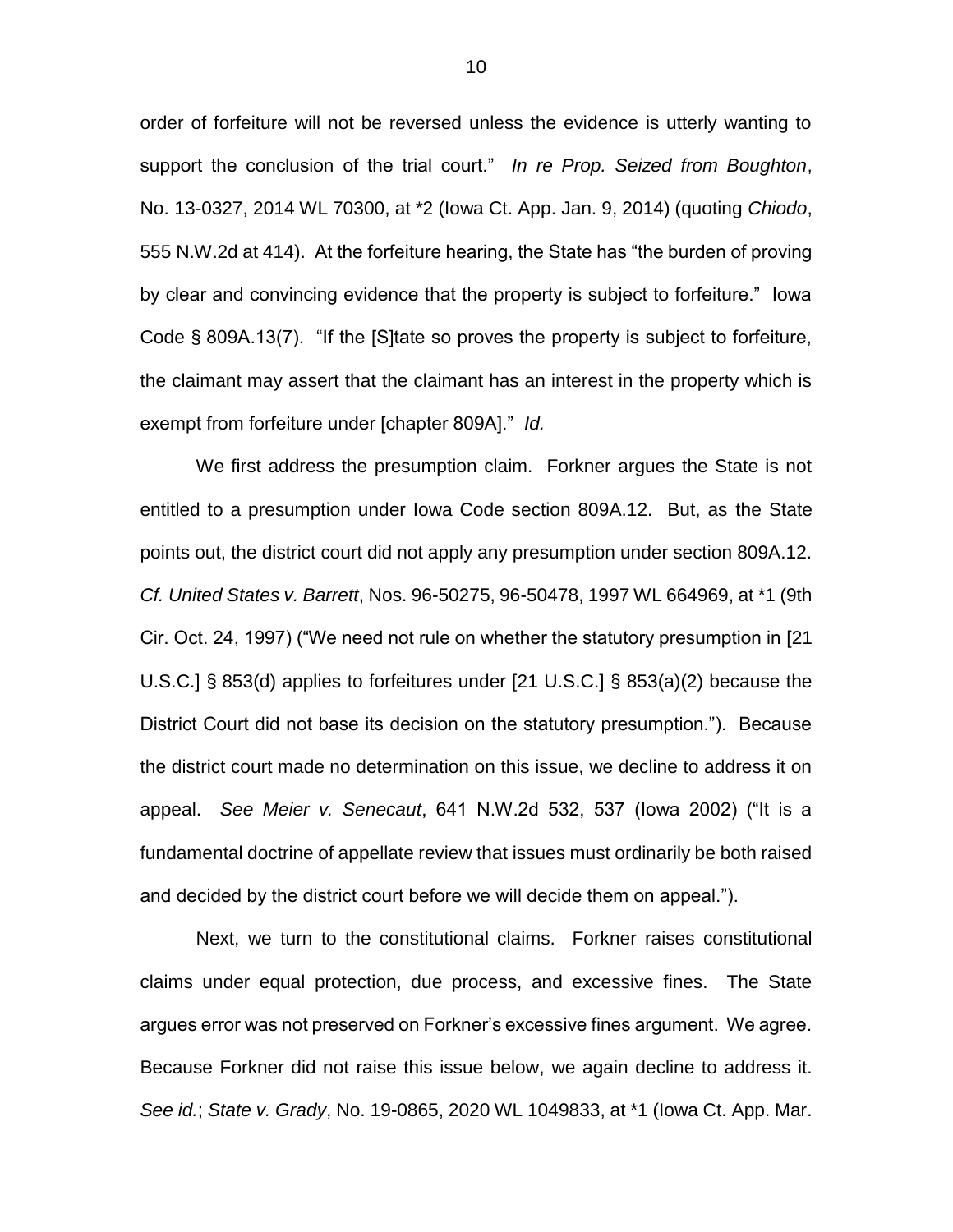4, 2020) ("Our error preservation rules preserve judicial resources by allowing the district court the first opportunity to address an issue. It would be unfair to fault a district court on an issue it never had the opportunity to consider."). Additionally, Forkner's equal protection and due process claims stem from his claim relating to presumptions under Iowa Code section 809A.12(10)<sup>2</sup> and (11). $3$  But, as previously noted, the district court did not apply those presumptions. Therefore, we need not address these claims either.

Forkner's final argument is that the district court, regardless of any presumption, erred in forfeiting his money. He further argues "[t]he State cannot prove by clear and convincing evidence the money [he] used to gamble [came] from illegitimate sources." "We examine the evidence in the light most favorable to the district court judgment and construe the district court's findings liberally to

 $\overline{a}$ 

<sup>2</sup> Iowa Code section 809A.12(10) states,

The fact that money or a negotiable instrument was found in close proximity to any contraband or an instrumentality of conduct giving rise to forfeiture shall give rise to the presumption that the money or negotiable instrument was the proceeds of conduct giving rise to forfeiture or was used or intended to be used to facilitate the conduct. 3 Iowa Code section 809A.12(11) states,

Subject to the exemptions contained in section 809A.5, a presumption arises that any property of a person is subject to forfeiture under this chapter if the state establishes any of the following:

a. If the property to be forfeited is equal to or exceeds the minimum civil forfeiture amount, that the person engaged in conduct giving rise to forfeiture. If the property to be forfeited is less than the minimum civil forfeiture amount, that the person was convicted for the conduct giving rise to forfeiture.

b. The property was acquired by the person during that period of the conduct giving rise to forfeiture or within a reasonable time after that period.

c. No likely source for acquisition of the property exists other than the conduct giving rise to the forfeiture.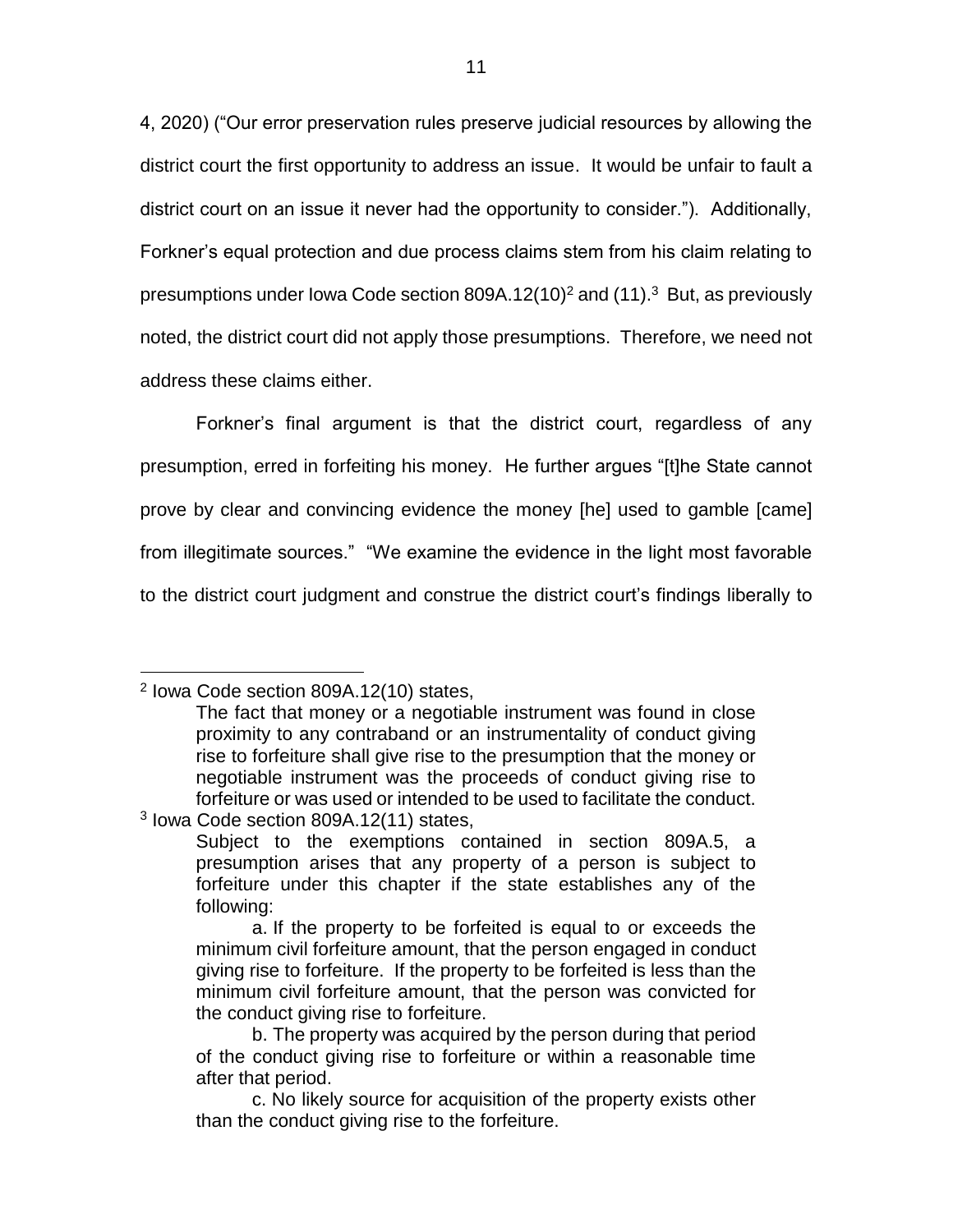support its decision." *Chiodo*, 555 N.W.2d at 414. In its forfeiture ruling, the district court stated it was "convinced that Forkner's gambling habit was funded by his drug dealing."<sup>4</sup> The court went on to note "[t]he evidence is clear that Forkner lost over \$36,000 in gambling" and "Forkner did not have legitimate income to support that significant of a loss." And the court was unconvinced Forkner had substantial savings because Forkner's financial affidavits in his criminal case did not indicate he had a savings account.

Upon review of the record, it seems undisputed that Forkner was not employed in 2016 or 2017. Also, he testified that his household's monthly income was \$2000 with expenses ranging from \$880 to \$1030. At the forfeiture hearing, a special agent with experience and training with gaming and narcotics opined that someone "would need a substantial amount of income to have [the] amount of loss in a casino" that Forkner had accrued. Viewing this evidence "in the light most favorable to the district court judgment," it seems unlikely Forkner used legitimate funds to gamble. *See id.* Therefore, we conclude the evidence was not "utterly wanting to support the conclusion" of forfeiture. *See id.*

 $\overline{a}$ 

<sup>4</sup> Iowa Code section 809A.1(7) defines "[p]roceeds" as "property acquired directly or *indirectly* from, produced through, realized through, or caused by an act or omission and includes any property of any kind without reduction for expenses incurred for acquisition, maintenance, production, or any other purpose." (Emphasis added.) Forkner's casino winnings fall within the indirect category of proceeds. *Cf. United States v. Tolliver*, 949 F.3d 244, 249–50 (6th Cir. 2020) (upholding the forfeiture of gambling winnings after determining Tolliver's lack of income and increased gambling indicated "more likely than not that Tolliver gambled with laundered money"); *United States v. Betancourt*, 422 F.3d 240, 252 (5th Cir. 2005) (upholding the forfeiture of lottery ticket winnings when the lottery ticket was purchased with proceeds of drug trafficking).